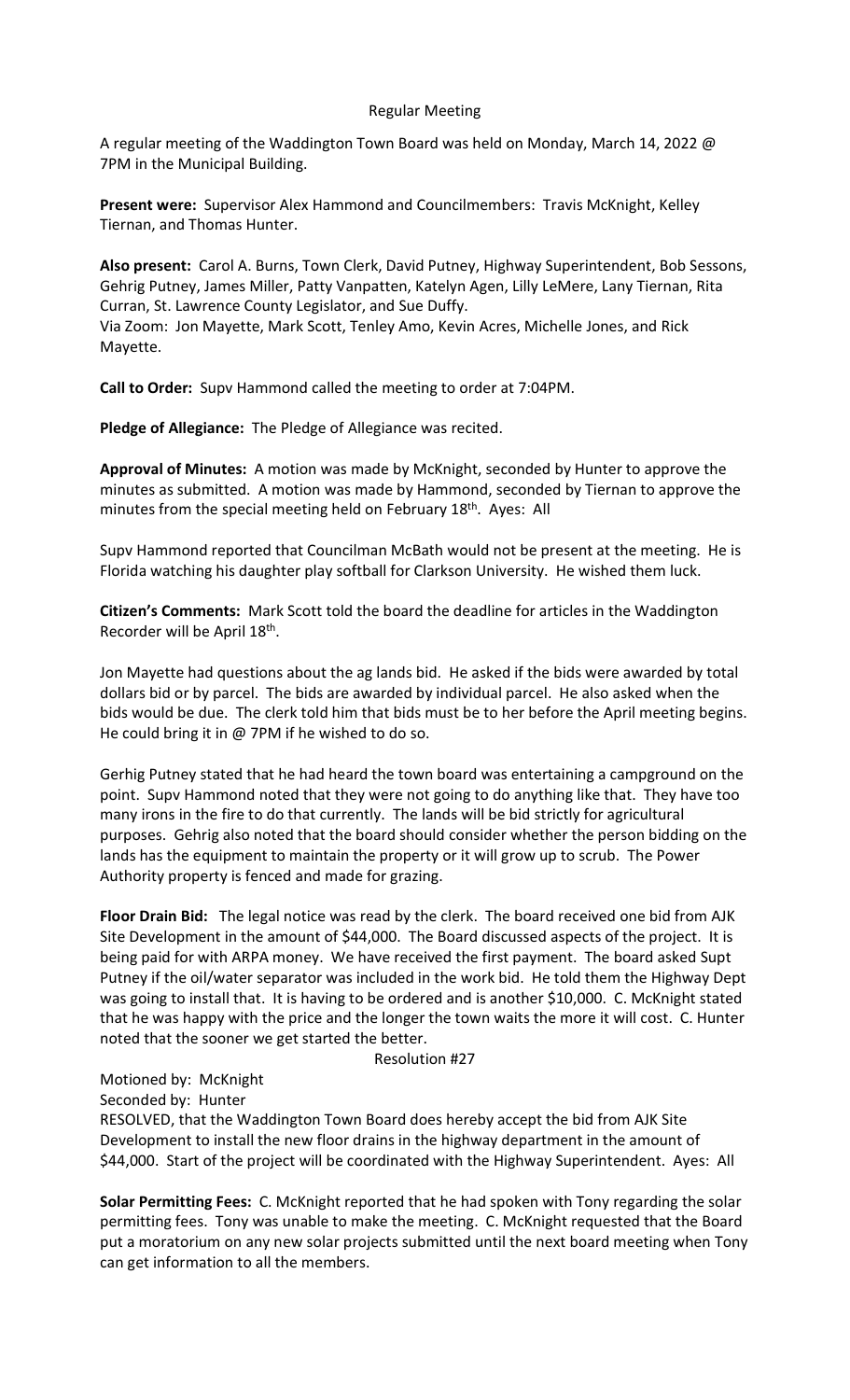### Resolution #28

Motioned by: McKnight

Seconded by: Hunter

RESOLVED, that the Waddington Town Board does hereby place a moratorium on any new solar applications submitted through April  $11<sup>th</sup>$  when the full board will be available, and information brought by the Code Enforcement Officer for consideration. Ayes: All

St Lawrence County Legislator Report: Rita Curran was present to update the Town Board about activity on the County Government level. She told them that last year the County budgeted \$60 million for sales tax and received \$72 million. The County is applying to keep the 4<sup>th</sup> penny from sales tax permanently. The first three cents 83% stays with the County the remaining is divided with the City of Ogdensburg, towns, and villages. Sales tax is up the 1<sup>st</sup> quarter due to inflation and higher gas prices. The County has taken their windfall and has paid off some debt. C McKnight asked if there is any talk of lowering the fuel tax should the prices keep going up. Rita noted that Harry Wilson, candidate for Governor has challenged the governor to remove the sales tax and use some of the 10 billion slush fund for a while. She reported that the DSS investigation continues. They are working on policy and procedures. If there is anyone that has had a problem with DSS now would be the time for their problems to be heard.

Covid transmission rates are low. The County continues to hold clinics for immunizations and boosters. They have changed the Covid map that reports the cases.

She asked Supt Putney if the problem with the antennas has been resolved. He noted that the reception is not any better than it was. He said the antennas are not high enough on the tower. Rita told him she will contact Matt Denner to see what they are going to do about them. Rita also reported that the County had been able to lower the tax rate to \$8.02 per thousand for 2022. Supv Hammond stated that it was great that they could lower the taxes but how had they done it? Was it sales tax? Rita noted that due to the increase in sales tax they were able to pay off some long-term debt saving on spending.

# Committee Reports:

Highway: C McKnight reported that the highway department has been doing maintenance on trucks and equipment, plowed, and sanded thirty-two times, have done snow removal on Village streets two times, and thawed three frozen culverts. NCC installed the fire alarm in the Town Barn and Municipal building.

Supt Putney reported that fuel is the big issue at this time. They have spent \$7800 more this year than at the same time in 2021. February and March 2021 they plowed and sanded 18 times as opposed to thirty-two times in 2022. The total spent considers the number of times out and the increase in fuel prices. He is looking at getting on the County bid for fuel. They get a rate locked in with MX Fuels. The Board noted they would have to keep an eye on this. It was figured out that the Town should save approximately \$23,000 by changing health insurance to the Teamster's policy. This will help the budget.

Supv Hammond reported that the Teamster's contract has been settled and a new contract is in effect for the highway department for the next three years.

Rescue Squad: C Hunter reported that the rescue squad responded to 19 calls in February. They continue to look for volunteers and EMT's. Julie McBath said they are looking into options of an EMT on a per diem basis.

C McKnight and C Hunter did the walkthrough of the Rescue Squad on February  $18<sup>th</sup>$ . The building is in good shape. The windows on the far end of the building will need to be addressed. On Monday the furnace quit. They called Larry Wright, Wright Choice Furnace repair. There was a faulty switch. The Rescue Squad will pay for the service because we don't have a signed lease. The Board discussed what should be the Town's responsibility for the building. C McKnight noted that it should be just like someone renting an apartment. They are responsible for any inside updates, furnishing, and cosmetic painting that they want to do. The Board will be responsible for the building and furnace.

Julie and the Town Clerk have been discussing the possibility of the Squad jumping on the Town's wireless since we are all in the same building. The clerk has contacted our new IT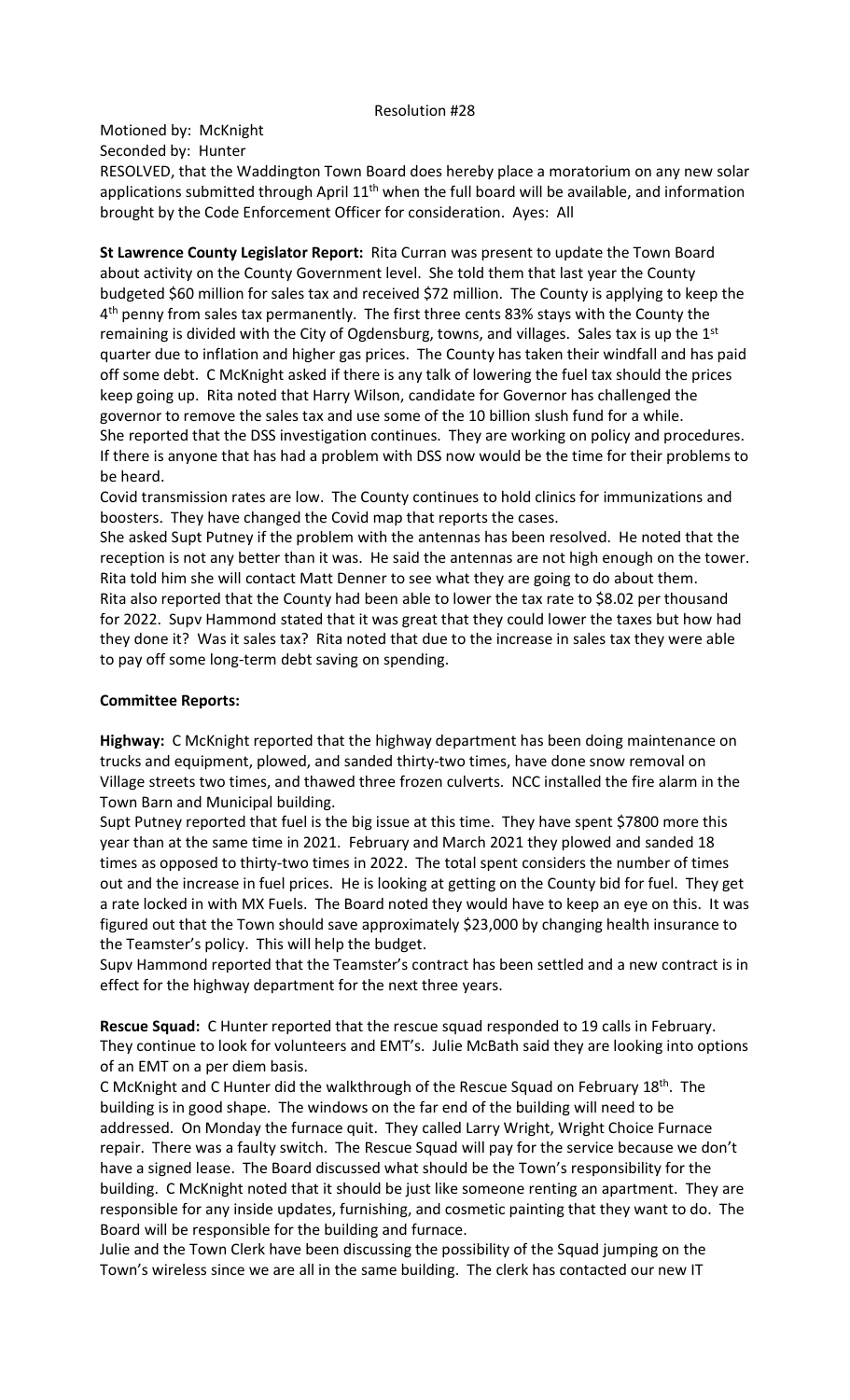people to see what we would have to do. He will get back to her on this. C Hunter noted that we should do what we can to reduce the stress on the volunteers so they can concentrate on their task they are contracted to do.

C. McKnight noted that expenses would be taken from the line item that is used for the rest of this building. The Board may need to revisit the budget as needed. They will also look at the windows and address at the next board meeting.

Resolution #29

Motioned by: Tiernan

Seconded by: Hunter

RESOLVED, that the Waddington Town Board does hereby agree to renew the lease with the Rescue Squad with the following amendments:

The Rescue Squad (tenant) will be responsible for any inside updates, furnishing, and cosmetic painting that they want to do. The Town (Landlord) will be responsible for the building, roof, and furnace. Ayes: All

Library: Supv Hammond reported that he was going to contact a snow removal company that does Community Bank. They do commercial snow removal. C Tiernan asked if Bonnie was still doing the snow removal. Supv Hammond noted she was. Hopefully we are done with snow for the season.

C Tiernan reported that Bonnie submitted her financial reports, activity use for the library, and updated the board on the grants she is applying for. She has also submitted her annual report. She contacted the elevator company about the inspection. They will be getting back to her when the phone line is restored. The HVAC system has been installed. Supt Putney noted that the company must come back and install the unit outside.

Grants/Alternative Revenue: C McBath submitted the following report:

RVRDA Grant: The fire alarm system installation is complete. He spoke with Supt Putney who stated that they did a good job. He spoke with Robert Crump at NCC and an invoice will be sent to the Clerk for payment. Once the bill is paid, the paperwork for the RVRDA can be completed and we can be reimbursed.

Supv Hammond noted that the period for applications to the RVRDA is now open. He asked the board if they would like to apply and what would they like to apply for. The board discussed and thought we should continue with the old town hall. Repair of the steeple, steps, or windows. The Clerk will pull the previous submission for the old town hall. All the information needed should be able to come from there.

USDA Grant: C McBath has forwarded all the paperwork, completed as far as he could take it. The clerk is working on the list of documents needed. One of the documents required is the final budget numbers for 2021 town budget. He noted he would like to get a copy of it just to see where we ended up. He thinks that the town might be challenged before the end of this current budget cycle because of inflation and rising fuel costs. One the documents are together Supv Hammond can sign it and it's ready for submission. We approved to submit at the last meeting. (Resolution #20)

ARPA: C McBath is waiting for the Assoc of Towns to release the draft template for the April 30 report for the ARPA grants. During the AOT webinar he previously attended on ARPA they said they were putting one together. He plans on getting together with Supt Putney to finalize the numbers for the ARPA report due in April.

Iroquois Land: C McBath spoke with Supv Hammond to review the sections of the SEQRA that he had questions on. He was going to discuss with Rob Campany and should have an updated plan. If the SEQRA has been updated, he suggests the board move to the next step and send it to the planning board with a copy of our concept drawings to keep the process mobbing. Supv Hammond reported that he has spoken with Rob Campany, and he has made the corrections that we discussed. The Town Planning Board will be the lead agency on the SEQRA. The board discussed and would like to have the Town Attorney review and then get it together for submission to the Town Planning Board.

A motion was made by McKnight, seconded by Tiernan to send the SEQRA Part 1 to the Town Attorney for review. Ayes: All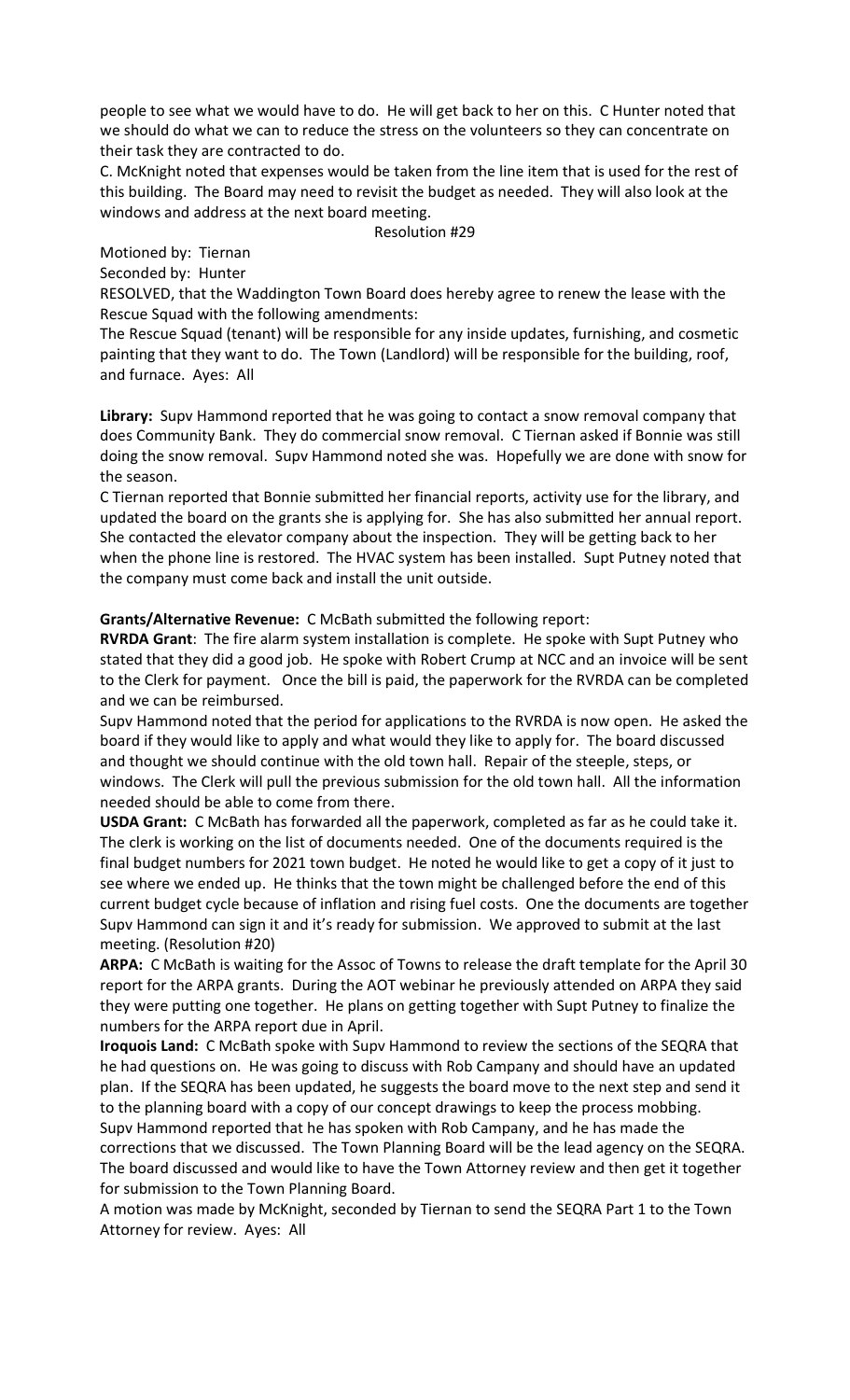Supv Hammond noted that we need to make sure that the HIP Camp site is up and actively running. Once we are sure we can put a link on our website.

Rita Curran noted that the Youth Advocacy Grant application period is now open. This money can be used for your recreation programs. She will get the information to the Clerk. She also noted that she is trying to get additional money to supply towns with an AED machine.

Cemeteries: C McKnight reported that Tracey Putney filled in form him. They had a discussion with Tenley Amo. She was able to secure the community action grant through ALCOA. This will provide 8 workers for a total of 32 hours and \$3,000 to do whatever needs to be done in a designated cemetery. They are looking at Chamberlain Corners Cemetery. This would bring this cemetery up to standards. Tenley is looking at May 7<sup>th</sup> with a rain date of May 14<sup>th</sup>. Resolution #30

Motioned by: Hammond

Seconded by: Tiernan

RESOLVED, that the Waddington Town Board does hereby authorize Tenley Amo to sign the paperwork and application to accept the money and help from the ALOCA Community Action Grant. Ayes: All

Recreation: C Tiernan reported that the arena is going to be opened on Saturday from 1-3PM for walking, basketball, and pickleball. They had some problems with kids climbing on top of the warming room and skateboarding in there. C McKnight asked if there were cameras in the arena. There are none. They have advertised for the summer recreation positions. Supv Hammond reported that the Recreation Commission has requested cameras for the beach. He has been talking with Bryan Terry from NYPA.

C McBath's report noted that he continues to have concerns about the weeds at the beach. April is only a few weeks away. He sent an email a week ago with some contractors that do that type of work, and examples of two counties in the state that have equipment that the county uses and maintains and operates to do this work on the lakes in their counties. Supv Hammond reported that NYPA is willing to pay for the service, the Town needs to find someone. He will try to contact some of the contractors from C McBath. The Board discussed goose control. At one time we had it at the beach but no longer do. Geese seem to be an issue again. The clerk will contact the company that used to do it to see what they charge.

Gallery/Clarke House: Mark Scott reported that the Gallery has remained open during Covid. They have 11 members and look forward to a good summer. They have several exhibits planned. They will be doing some print advertising to try to bring more people to the area. Supv Hammond reported that the Clarke House is in the final stages of a grant from Patty Ritchie's office from 2017. This grant is for \$100,000. They are discussing what to do next. He suggested that they finish the main floor where you first come in. They still have sub flooring, and some windows need to be replaced.

Historian: James Miller submitted the following report for the historian. The historian has put in around 50 hours during the months of January and February. The moving, cleaning, and finishing up at the Moore Museum house has been completed. She attended the Village and Town Board meetings in January and February. She attended the meetings of the Waddington Historical Association. Met with Bonnie at the library to talk about a program for the spring helping people discover ancestry.com. They also talked about adding a historical element to the story walk in the park for the summer reading program. Kathy would like to thank Jamie Tiernan, Sue & Tom Hunter, Maryann Martin, Noah Dupray, Patty Vanpatten and Mary Hamilton for helping to finish up the last items at the Moore House. They received a few small donations in January and February. Some paperwork, postcards, and pictures from Sue Byrd. An old St Lawrence County book donate by June Dumas. A lace parasol donated by Mrs. Huntley, Canton. She will continue to work at organizing and finding legion items for the exhibit we will put together for Memorial Day.

Historical Society: James Miller reported that the Moore House is back on the market after the prospective buyer backed out. The Village hopes to acquire St. Paul's Church by the end of this month. It had to go to the NYS Supreme Court for approval for a municipality to take over a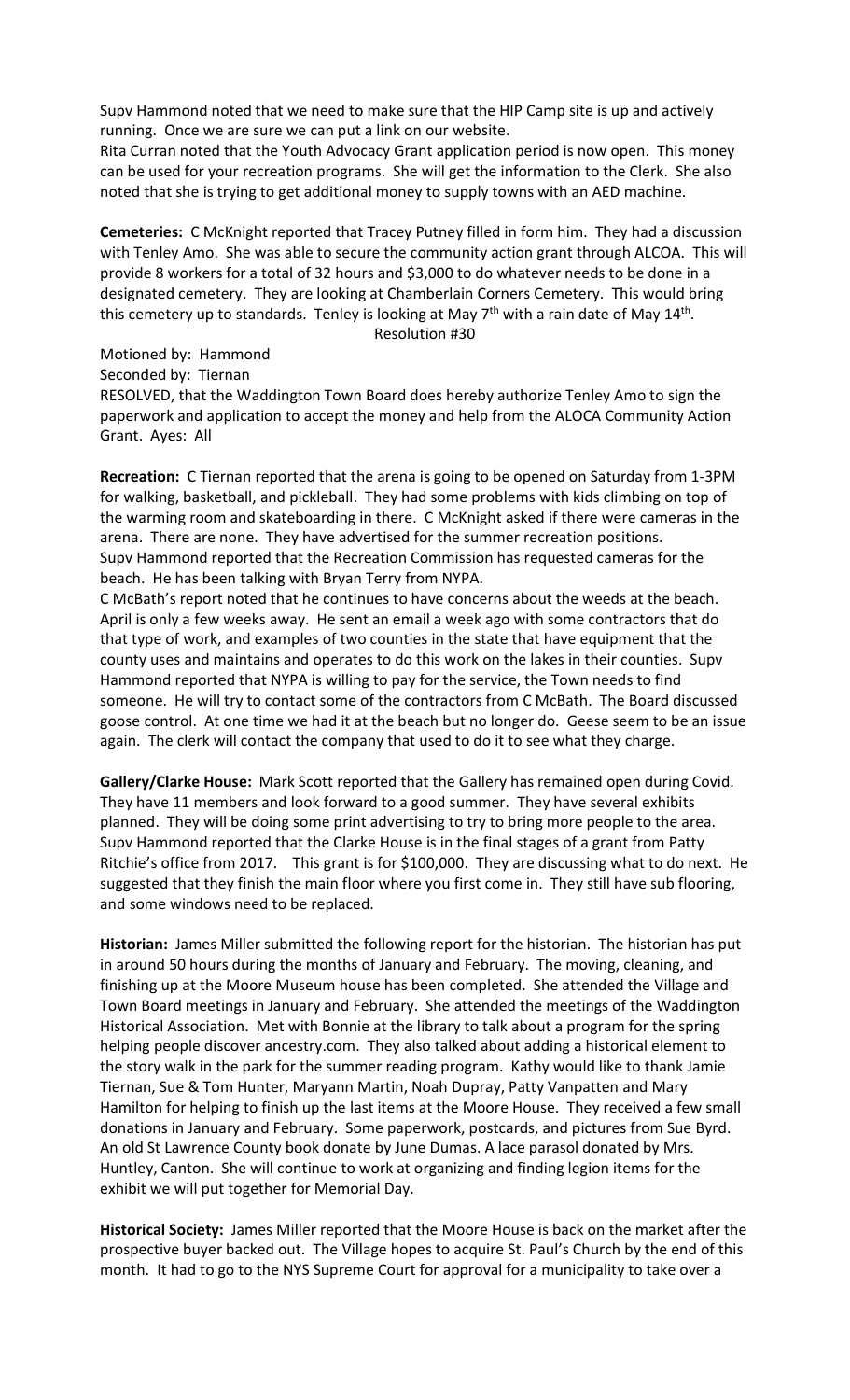church. The Waddington Historical Association and the Waddington Public Museum will create a Joint Committee on long range planning. There will also be a strategic planning committee for the purpose of designing a new museum. Officer nominations are as follows: President: James Miller, Vice President: Patty VanPatten, and Secretary: Betsy Mott. Elections will take place next month. There are two members whose terms expire April 30<sup>th</sup>. Betsy Mott has expressed interest in being reappointed. The other member was not at the meeting. They will contact them to see if they will be reappointed. Reappointments and new additions will be sent to both Town and Village for final action for April meeting to ensure a smooth transition. The next meeting will be on April  $12<sup>th</sup>$  @ the old town hall.

Resolution #31

Motioned by: Hammond

Seconded by: McKnight

RESOLVED, that the Waddington Town Board does hereby reappoint Betsy Mott to the Waddington Historical Society. Ayes: All

Local Government Task Force: Supv Hammond reported that the work continues on the marina project. They are going through a federal process to determine which type of break wall is better for the project. Once is stone from the bottom of the river and the other is steel halfway down, a floating system. Steve Shoenweiser, NYPA has been on top of the project. Rob Campany is working to free up some of the Ready money to replace some of the docks. He has spoken with Bryan Terry concerning the seaweeds and cameras for the beach.

Court Security Officer: C McBath's report noted that he had set up a date to sit down and rough out the SOP's but had to reschedule. It will be a work in progress between now and the next board meeting.

Court Audit: C McBath is trying to find a date convenient for everyone prior to the end of March to sit down and get the audit done. He anticipates it will be done before the April meeting.

Old Town Hall: The elevator has been repaired. There was a bad sensor. The doors wouldn't open because the batteries were bad. He showed Supt Putney where the batteries were. Supt Putney noted they can probably be purchased at the electrical supply companies. They are like the ones in the emergency exit lights.

Generator: Supv Hammond reported that he didn't have an update for the generator. He will send an email to Mike Christy.

Agricultural Land Bids: Supv Hammond noted that they had discussed the Agricultural bids earlier. He asked the board if they wanted to send them out for bid to be opened at the next board meeting. They will be posted on the website, available in the Town Clerk's Office, and legal notice posted in the newspaper.

#### Resolution #34

Motioned by: McKnight Seconded by: Hunter RESOLVED, that the Waddington Town Board does hereby approve the advertisement for bids on the Agricultural lands to be opened  $\omega$  the April 11<sup>th</sup> meeting. Ayes: All

Third Party Audit Discussion: The Clerk submitted a letter from John Saucier from Pinto & Associates concerning third-party audits. He gave them three different levels of auditing. He suggested that the Town go with the Agreed Upon Procedure method. This was done by the town back in 2010. The Clerk will email the board a copy for their review. The clerk will ask John to attend our next meeting so they can ask questions.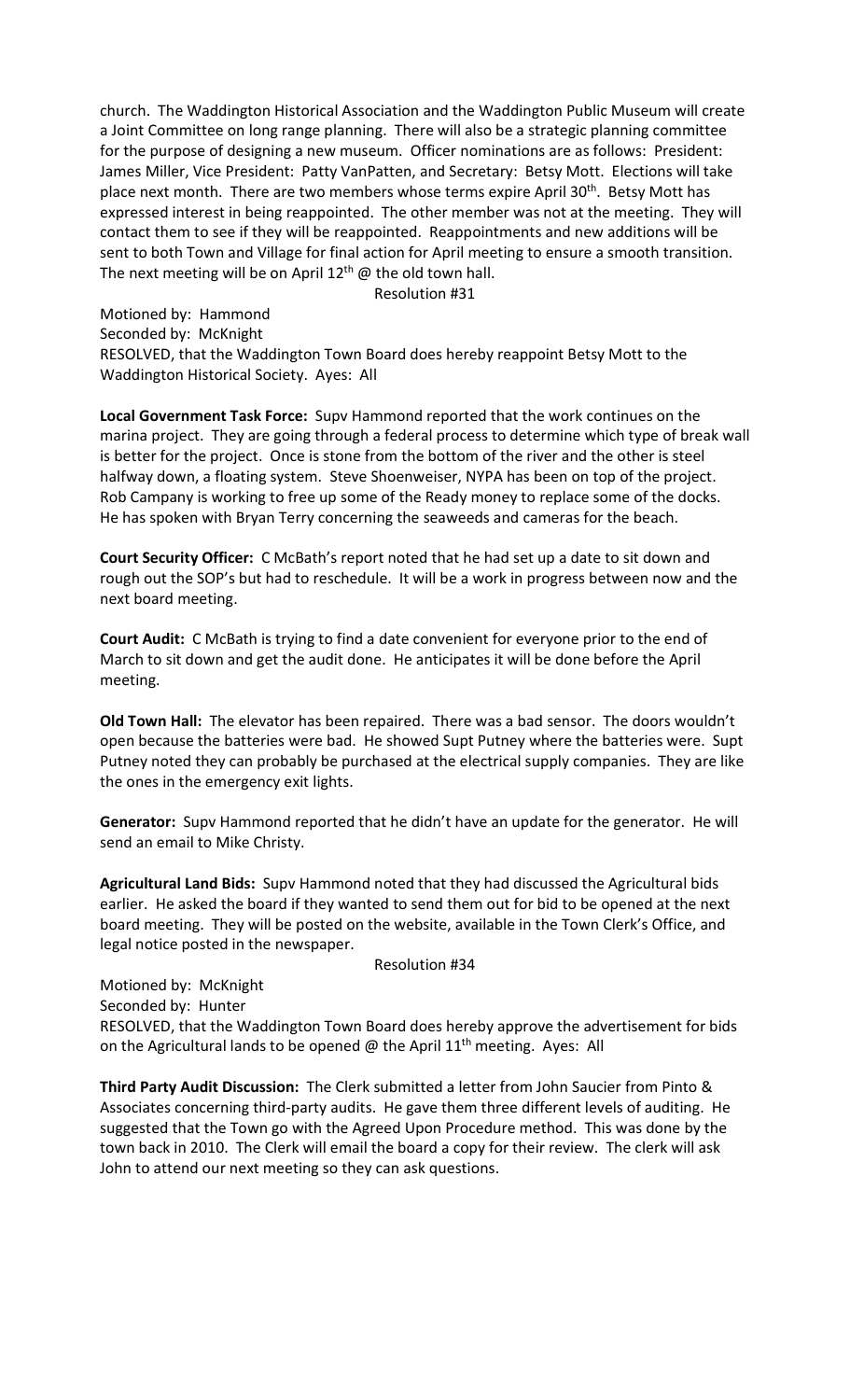## Board of Assessment Review:

#### Resolution #35

Motioned by: Hammond Seconded by: Hunter RESOLVED, that the Waddington Town Board does hereby appoint Russell Strait to the Grievance Board of Assessment Review for a period of 5 years. Ayes: All

Zoning Board of Appeals: There is still a vacancy on this board if anyone knows someone interested.

Cottage painting: The caretakers for the beach had requested that the cottage be repainted. It was built in 2015 and could use some touchups. An estimate was received from Dakota Matthie. He had been appointed as a preferred construction company for the library if she needed something small fixed. It is under the threshold of \$3,000. His estimate was \$2250. Which included two coats of paint and all materials.

Discussion was held concerning why it was necessary to paint the walls. C McKnight and Supt Putney will do a walkthrough to see any damage. A motion was made by Tiernan, seconded by Hunter to table until the April meeting.

Liability Insurance: The Clerk reported that the liability insurance for the Town is due to renew in June. The Board wanted to get other prices as well. She told the board there is only three insurance companies for municipal insurance. Our insurance agent will get prices for all and bring before the board once he has them completed. The board noted this would be good.

#### Consolidation Resolution:

Resolution #36

Motioned by: Tiernan Seconded by: Hunter

RESOLVED, that the Waddington Town Board does hereby approve the consolidation of line items A9061.8 Dental Insurance and A9045.8 Life insurance into one account called "supplemental insurance". New code number will be 9045.8. Balance of Dental insurance \$2442.02 will be moved into new code. Ayes: All

# Citizen's Comments:

Patty Vanpatten had some questions with the old town hall. She noted that as you head towards the elevator and turn around there is a 3x3 cubby door. She wanted to know if that can be changed to a standard size door to provide more storage under the stairs. She also asked if the room that goes to the attic could be cleaned out. It is chocked full of junk. Supv Hammond noted that there are some historical parts for the building in there he doesn't want to see gone but most of it probably can be cleaned out.

Bills: A motion was made by McKnight, seconded by Tiernan to pay bills \$22-100 – 22-182 in the amount of \$120,970.70. Ayes: All

Adjournment: A motion was made by McKnight, seconded by Hammond to adjourn the meeting @ 8:50PM. Ayes: All

Respectfully submitted,

Carol A. Burns, Town Clerk